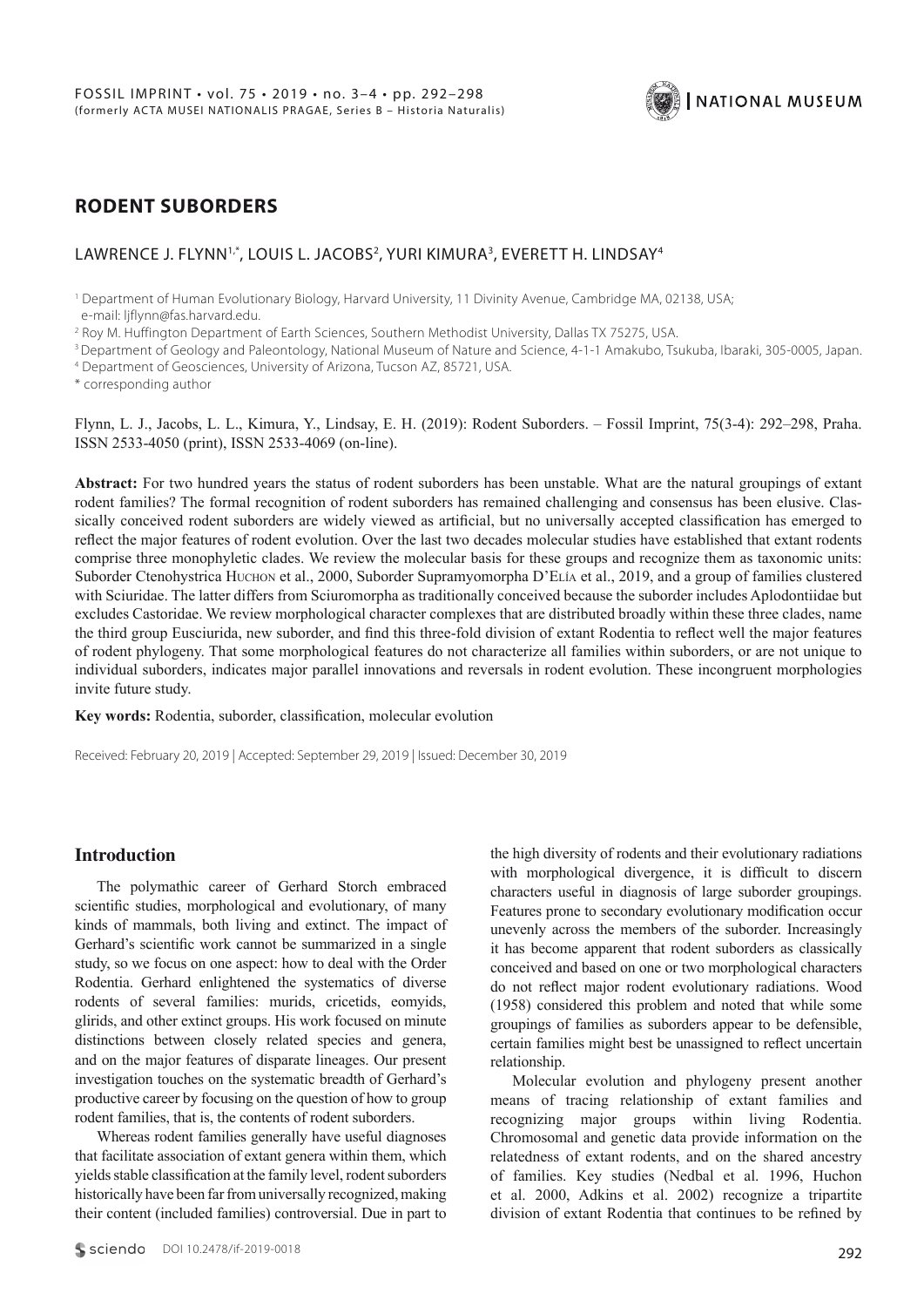new molecular work (see below). The aim of the present study is to review currently-proposed groupings of extant rodent families as informed by molecular evidence. Given subordinal groupings of families based on molecular data, we can then recognize morphological features of family members that are useful in characterizing the suborders. We summarize recent advances in molecular studies of Rodentia and endorse formal names for major groups – suborders – and we note morphological character states that we observe to be shared by member families.

## **Historical notes**

Major clusters of rodent families – suborders – have been perceived for two centuries. In early appreciation of rodent diversity, de Blainville (1816) recognized locomotory groups, but these were not "natural" in the sense that they reflected ecomorphology rather than phylogeny. It was decades later that Brandt (1855) applied the arrangement of the masticatory apparatus to propose related groupings. Brandt's (1855) Hystricomorpha were rodents with an enlarged infraorbital foramen through which much of the masseter muscle passed. Myomorpha showed a modification of this with the infraorbital foramen constricted ventrally by an outer portion of the masseter muscle. Brandt's (1855) Sciuromorpha differed with much of the masseter inserting in a deep fossa laterally on the snout above a small infraorbital foramen that transmits only nerve and blood vessels.

Tullberg (1899) pursued a different strategy. He saw that dentary (and lower incisor) structure revealed a key evolutionary innovation among rodents. He noted that some rodents display a derived condition: a lengthened pterygoid muscle correlated with displacement of the angle of the jaw lateral to the plane of the lower incisor. Rodent families with the outwardly deflected angle were grouped as Suborder Hystricognathi. These include the Hystricidae, African bathyergids, thryonomyids and petromurids, an array of South American rodents known as caviomorphs, and various extinct families. The remainder of extant rodent families, the paraphyletic Sciurognathi, shared unmodified jaw structure with the angle aligned with the plane of the lower incisor.

Problems for such groupings of rodent families include homoplasy, omission of some families from the scheme, and morphological overprinting through which some character states cease to distinguish some group members. Wood (1955) and Korth (1994) provided thorough reviews of efforts toward a usable rodent classification up to the time of their writings. In a later classification McKenna and Bell (1997) modified the previous systems and recognized four suborders: Sciuromorpha, Myomorpha, Anomaluromorpha, and Hystricognatha.

In synthesizing the vast amount of research presented in **Evolutionary Relationships Among Rodents**, Luckett and Hartenberger (1985) perceived a fundamental dichotomy in rodent evolution (albeit with question marks) in which hystricognaths plus Family Ctenodactylidae comprised one branch of rodent evolution, and most other rodents shared a separate origin among an extinct group called the Ischyromyoidea. They thus endorsed the importance of the hystricognath jaw in pointing to an early split among

rodents. Hystricognath monophyly was later confirmed by molecular features of the mitochondrial 12S rRNA gene (Nedbal et al. 1996). Marivaux et al. (2004) also recognized a basic rodent dichotomy in their study based on morphology. Their extensive cladistic analysis of dental and osteological features in fossil and living taxa traced crown plus stem groups into the Paleogene record. They retrieved a close relationship of hystricognaths, ctenodactylids, diatomyids, and other Paleogene rodents, endorsing placement of them in the taxon Ctenohystrica named by Huchon et al. (2000). The Marivaux et al. (2004) analysis also found monophyly for a group containing most of the remaining rodent families (as in the proposal of Luckett and Hartenberger 1985) and formally proposed for them "Ischyromyiformes". Certain basal rodents were excluded from either major group. Ctenohystrica and Ischyromyiformes were not given explicit taxonomic rank in that work.

Among Ischyromyiformes, Marivaux et al. (2004) recognized two monophyletic subgroups of rodents, which have been retrieved repeatedly in molecular studies, not always as sister taxa. One clade associated living sciurids and aplodontioids (Hopkins 2016 endorsed the corrected spelling Aplodontiidae) with fossil ischyromyids, and basal to them the extinct theridomyids. The second cluster groups most remaining crown families, including muroid families and the living glirids, with extinct sciuravids basal to these. These two major divisions were demarcated by distinct nodes on figure 2 of Marivaux et al. (2004) but were unnamed.

Complementary molecular evidence was accumulated to better distinguish rodent divisions. Nuclear genes were sampled across rodent families widely enough to propose higher taxa and, crucially, their relationships. Huchon et al. (2000) surveyed the von Willebrand factor nuclear gene in 28 rodents from 15 families. As in the Marivaux et al. (2004) study based on morphology, three rodent clades were apparent, their newly minted Ctenohystrica comprising a terminal clade. For Huchon et al. (2000) several phylogenetic details remained unresolved, and while the Ctenohystrica (embracing ctenodactylids plus hystricognaths) appeared reliably monophyletic, other nodes were weakly supported at that time.

Adkins et al. (2002) combined data from the nuclear genes GHR (growth hormone receptor) and BRCA1 (a breast and ovarian cancer gene) and distinguished the ctenohystricans as well as sciuroid and muroid clades. The composition of the latter clades differed in some details from the study of Marivaux et al. (2004), and the sciuroid clade was found to be basal to sister ctenohystrican and muroid clades.

Huchon et al. (2007) published a broader analysis that included the then-newly-recognized extant Family Diatomyidae. They used four nuclear (GHR, alpha 2B andrenergic receptor ADRA2B, interphotoreceptor retinoid binding protein IRBP, von Willebrand factor vWF) and two mitochondrial genes (cytochrome b and 12S rRNA), which resulted in a better resolved tree. (Yet we note that multiple mitochondrial genes do not yield independent phylogenetic information (Ruvolo 1997)). Both sciurognath families Diatomyidae and Ctenodactylidae were included in Ctenohystrica (Huchon et al. 2007), and Ctenohystrica appeared as sister to combined sciuroid and muroid clades. In this analysis glirids sorted with sciuroids, but interrelationship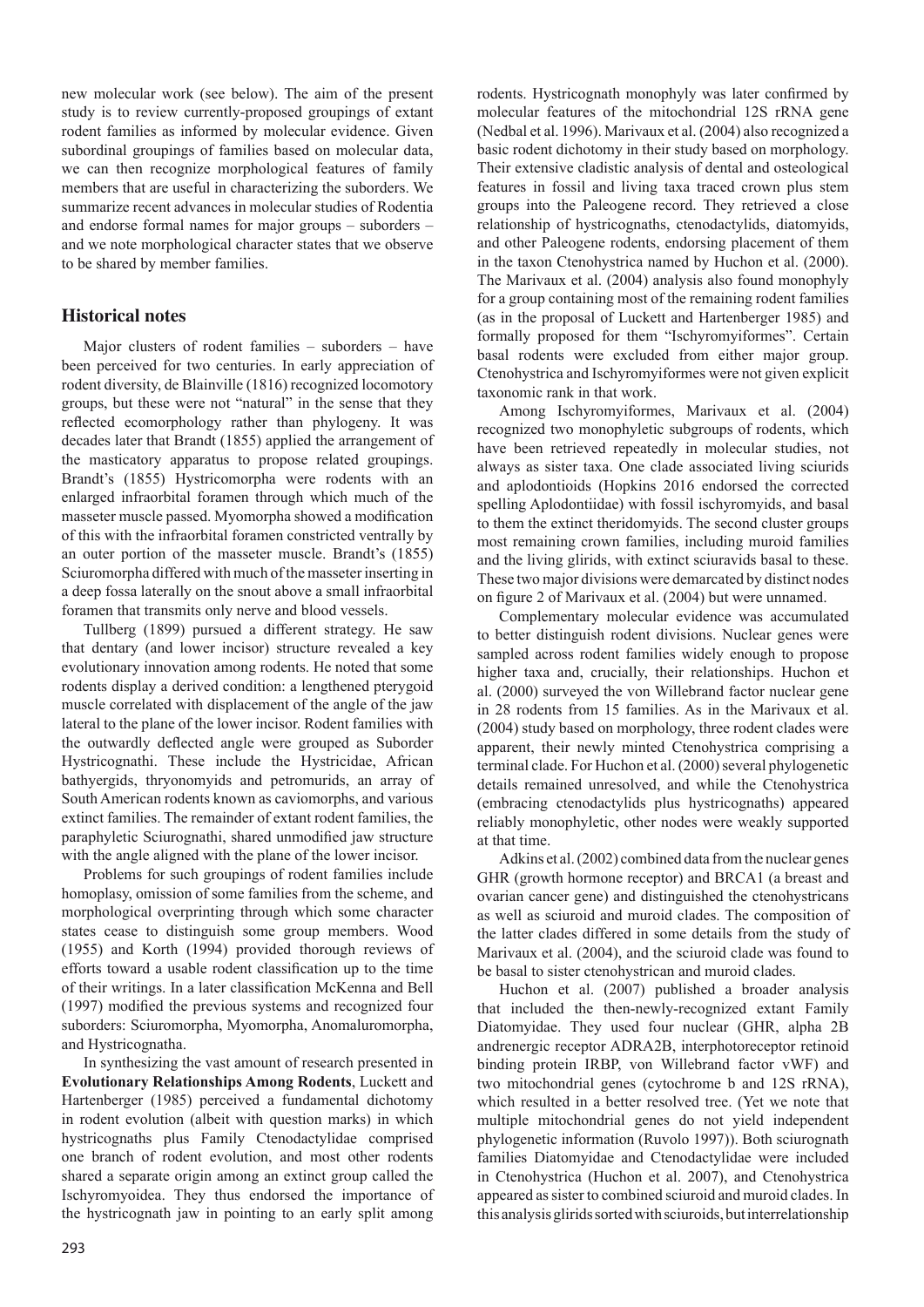of the three clades was not well differentiated. *Anomalurus* and *Pedetes* aligned with the muroid clade.

Shortly thereafter, Blanga-Kanfi et al. (2009) published an analysis employing six nuclear genes (GHR, ADRA2B, IRBP, vWF, cannabinoid receptor CB1, recombination activating gene RAG2). They noted that the genes are unlinked genetically (separate chromosomes) and there are no reports of protein interactions among them to complicate interpretation. Blanga-Kanfi et al. (2009) again found a robust Ctenohystrica as sister to the muroids (mouserelated clade) plus *Anomalurus* and *Pedetes*. Basal to both was a grouping of sciuroid and glirid rodents (squirrelrelated clade). By this time, it had become clear that rodent evolution was not simply dichotomous but involved at least three clades.

Honeycutt (2009) arranged the three well-supported clades, showing "Hystricomorpha" (we prefer Ctenohystrica) as sister to a "Mouse-like" clade; a "Squirrel-like" clade was basal to these. All living rodents were seen to fall into three clades, but the clades were not assigned formal ranks, and their interrelationships were still controversial.

While some analyses (Bininda-Emonds et al. 2007, Fabre et al. 2018) saw the three taxa similarly, a squirrel-like clade basal to sister ctenohystrican and mouse-like clades, Montgelard et al. (2008) placed the mouse group basal to the others. Gatesy et al. (2017) noted that subtleties of interpretation are influenced by DNA substitution models, coalescence models, and tree search routines.

Churakov et al. (2010) suspected another complicating factor at work. While they found a basal squirrel-like clade, they interpreted the data to propose a fascinating case of introgression of that clade with ctenohystricans early in their history. Introgression would complicate perception of which two of the three clades are closer and would cloud the perceived age difference between lineage split and gene origin. Churakov et al. (2010) did note an alternative hypothesis of incomplete lineage sorting.

### **Rodent suborders**

A tripartite division of extant Rodentia is clear, yet uncertainty remains on interrelationships of the three groups of living rodents – which is basal to the others? D'Elía et al. (2019) note that today this remains unresolved. Introgression (Churakov et al. 2010) among early clade members, if a reality, would cloud this relationship, but also would imply closeness of the groups. We treat the three groups at the same taxonomic level. Higher categories should reflect closeness of the contained families to make rodent classification a useful tool. The three rodent clades represent major evolutionary radiations and we interpret them as suborders. Here we specify the family level content of each, noting morphological features shared by most or all families in each suborder. Shared features characterize suborder members, but few are diagnostic. We note inconsistencies and exceptions below.

#### **Suborder Ctenohystrica Huchon et al., 2000**

The large division Ctenohystrica of Huchon et al. (2000) has endured scrutiny and subsequent analyses and is a useful group, distinct from the extant squirrel-like and mouse-like family clusters. Suborder Ctenohystrica (see Appendix) includes the Hystricognathi TULLBERG, 1899 (infraordinal rank) plus two family-level outgroups, Ctenodactylidae and Diatomyidae. The latter two show the plesiomorphic sciurognathous rodent jaw structure, which would occur in basal members of the suborder. The hystricognathous jaw structure is derived with respect to sciurognathy, and while characterizing Hystricognathi, by far the majority of Ctenohystrica, that character state evolved within the suborder after its origin. Following McKenna and Bell (1997) the Hystricognathi are considered an infraorder containing families Hystricidae, Erethizontidae, Thryonomyidae, Petromuridae, Bathyergidae, various extinct phiomorphs of Africa, and diverse South American families derived from a Paleogene hystricognath radiation (Rowe et al. 2010). The South American families within Hystricognathi are the monophyletic Caviomorpha Wood, 1955, a taxon comparable to the Caviida of Bryant and McKenna (1995).

All ctenohystricans are hystricomorphous (with an enlarged infraorbital foramen accommodating passage of a portion of the masseter muscle), but hystricomorphy occurs outside the suborder. Ctenohystrican families other than the ctenodactylids and diatomyids are hystricognathous. All are also derived in the enamel microstructure of their enlarged gnawing incisors. The enamel has a highly organized system of interlocking prisms referred to as multiserial enamel, with decussating prisms forming adjacent enamel bands that are several prisms thick. This organized system is derived with respect to the pauciserial enamel character state, which occurs in earlier Paleogene rodents (Wahlert 1968). The multiserial character state occurs outside this suborder as a homoplasy only in Pedetidae (see below).

Cheek tooth features typical of Ctenohystrica include presence of a hypocone in upper molars and deciduous 4th premolar, and rectangular lower cheek teeth, primitively with a hypoconulid. In most lineages, the cuspate cheek teeth become lophodont, and some become high crowned. Several closely related but independent hystricognath lineages suppress replacement of deciduous premolars, so that the adult dentition is DP4/4, M1–3/1–3.

#### **Suborder Eusciurida, new**

The Suborder Eusciurida is a crown group, the least inclusive clade of all living "squirrel-like" Sciuridae, Aplodontiidae, and Gliridae (see Appendix). The name is based on squirrels and their relatives, plus the prefix "eu", Greek for "true, well". We follow the analysis of Marivaux et al. (2004) to include extinct Family Theridomyidae. Members have sciurognathous jaw structure, primitively lack hypocones on upper molars, and primitively have low crowned cheek teeth. Incisor enamel is derived, as highly organized and advanced as multiserial enamel, but in a different way. The decussating prism pattern, termed "uniserial enamel", is organized into thin bands, one prism thick, and is seen in all three extant families. (Extinct theridomyids, basal to the extant eusciuridans (Marivaux et al. 2004), have primitive pauciserial enamel as sampled by Wahlert (1968)).

Eusciurida families display different arrays of jaw muscle anatomy, showing independent evolutionary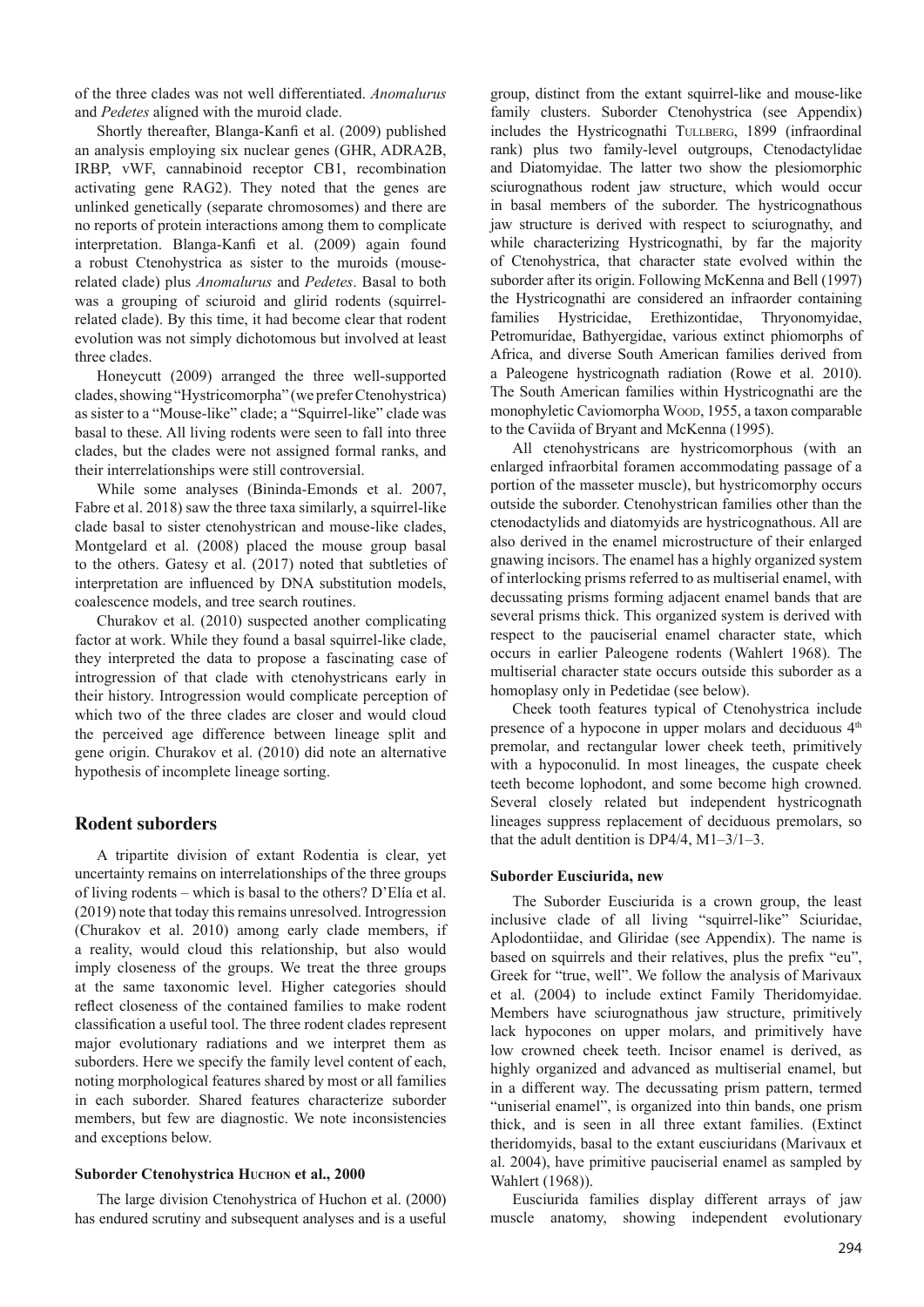paths. Aplodontiids have, arguably, the least derived jaw musculature, the masseter being unexpanded beyond the zygomatic arch. Sciurids are the namesake of the sciuromorphous condition in which the masseter seats broadly on the side of the snout in a distinct fossa that constricts the infraorbital foramen ventrally; it transmits only nerve and blood vessels. Glirids show independent modification of the musculature in which a primitively unexpanded masseter migrates onto the snout, in part through an enlarged infraorbital foramen (Vianey-Liaud 1985, Hautier et al. 2008). The extinct theridomyids are hystricomorphous (Marivaux et al. 2004).

Traditionally considered members of the old subordinal grouping Sciuromorpha, beavers (Castoridae) do have a sciuromorphous zygoma. Carleton (1984) realized that beavers are not closely related to squirrels, and subsequent studies consistently interpret the shared zygomasseteric morphology as a case of convergence. Because the content of Sciuromorpha has been so unstable, and Theridomyidae appear to be associated with it, we prefer a new name and utilize the prefix "eu" for Eusciurida.

#### **Suborder Supramyomorpha D'Elía et al., 2019**

Suborder Supramyomorpha (see Appendix) is the crown clade of myodonts (muroids plus dipodoids) with anomaluroids, pedetids, castorids (beavers), and geomorphs (the group for geomyids, heteromyids, and extinct eomyids). This clade supplants in part the classical Myomorpha, which has been used to contain myodonts, the geomorphs, and formerly in some classifications the glirids. The name invokes living myomorphous rodents but encompasses rodents with a wide array of structures. D'Elía et al. (2019) proposed this taxon at subordinal rank in their analysis of recent developments in rodent systematics.

Despite the name, only later muroids have myomorphous jaw musculature. Myomorphy is derived from hystricomorphy by inclination of the zygomatic plate (Lindsay 1977), which pinches the oval infraorbital foramen into a keyhole. Hystricomorphy appears to be primitive for myodonts, anomalurids and pedetids. On the other hand, geomorphs and beavers exhibit sciuromorphy (Korth 1994), and differ much from muroids in the sculpted fossa on the snout that seats the masseter muscle, with the small infraorbital foramen ventral to the fossa.

Supramyomorphs have primitive (sciurognathous) jaw structure. The incisor enamel is dominantly uniserial. Detailed variation in uniserial microstructure associates some muroid subgroups but, in other cases, suggests morphological homoplasy across that superfamily (Kalthoff 2000). One family, the Pedetidae, diverges from the others in displaying multiserial incisor enamel, apparently an independent acquisition. Like jaw musculature, incisor microstructure may show homoplasy (Wood 1955).

Many basal members of some clades (myodonts, early anomaluroids and early geomorphs) show a generalized molar structure, basically four-cusped with connecting lophs, called the "cricetid plan" (see Flynn et al. 1985). The "cricetid plan" includes presence of a hypocone on upper molars, which is seen in all groups, but the pattern is secondarily modified in geomorphs. A myodont synapomorphy is reduction of the cheek tooth row from the usual 4/4 tooth formula: myodonts lack a lower premolar and only a few species retain a small last upper premolar.

## **Conclusion**

Our purpose is to endorse formally as suborders the principle clades of living rodents as demonstrated in molecular analyses. The subordinal groupings of rodent families are based on genetic data developed in a rich literature (D'Elía et al. 2019) and briefly surveyed above. We add morphological features characteristic of most or all members of each: Suborder Ctenohystrica HUCHON et al., 2000, Suborder Eusciurida, new, and Suborder Supramyomorpha D'Elía et al., 2019. The three-fold division of living Rodentia is robust and endures repeated molecular analyses. The arrangement of families into suborders as indicated by genetic data is partially consistent with morphological and palaeontological observations previously made, for example the cladistic analysis of Marivaux et al. (2004). Several key anatomical innovations of jaw structure and musculature sort with the suborders, as based on molecular evidence. Exceptions are likely instructive of homoplasy and overprinting by secondary evolution of structures.

Utilizing gene-based suborder categories is far more useful than artificial groupings that are clearly inferior (Wood 1958). The three extant rodent suborders originated during the Paleogene. These crown groups contain all living and some extinct families. Perhaps all Neogene fossil rodents belong to living suborders but the crown groups based on molecular data that we observe across extant families do not necessarily encompass the entirety of rodent evolution in the early Cenozoic. Some extinct clades, particularly basal groups, do not fall readily into these high-level clusters. Such vestiges of early rodent evolution, e.g. Alagomyidae represented by extinct *Tribosphenomys* Meng et al., 1994 and classified presently as "Rodentia, incertae sedis", may eventually form a basis for recognizing extinct suborders.

# **Acknowledgements**

This contribution has developed over the years out of our combined interest in rodent evolution, and discussions with various colleagues, especially Li Chuankui. We thank sincerely the organizers of this tribute to Gerhard Storch, who led by example a deeper understanding of the diversity of small mammals. A shift in perception of the content of major rodent clades has been sorely needed for studies that span multiple rodent families; formally adopting revised suborders is a step toward a utilitarian classification. We thank colleagues who have advised us as we developed our ideas, especially Dorothée Huchon, Qiu Zhuding, and David Pilbeam. Our reviewers and the editors provided important insights.

# **References**

Adkins, R. M., Gelke, E. L., Rowe, D., Honeycutt, R. L. (2001): Molecular phylogeny and divergence time esti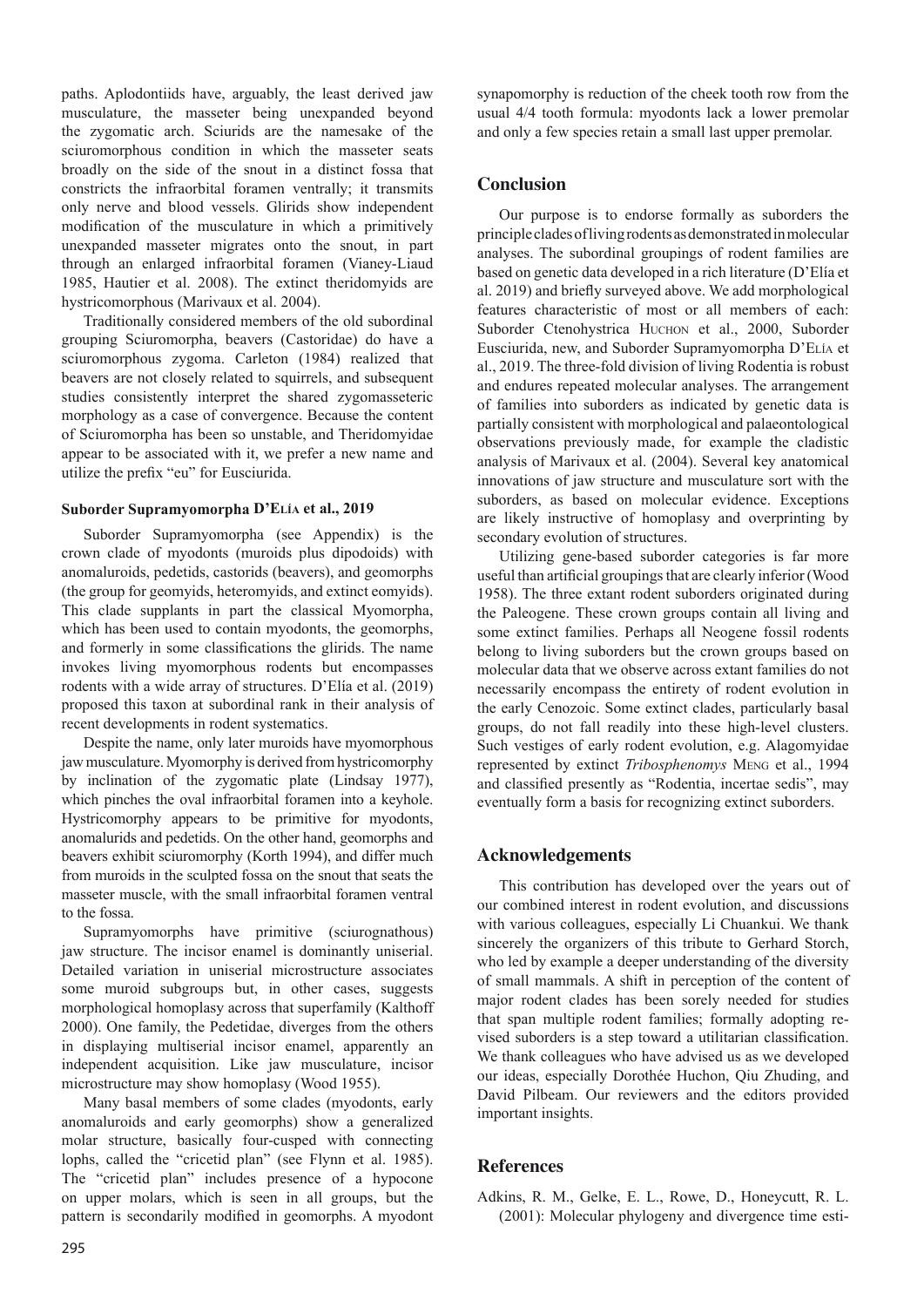mates for major rodent groups: Evidence from multiple genes. – Molecular Biology and Evolution 18: 777–791. https://doi.org/10.1093/oxfordjournals.molbev.a003860

Bininda-Emonds, O. R. P., Cardillo, M., Jones, K. E., Mac-Phee, R. D. E., Beck, R. M. D., Grenyer, R., Price, S. A., Vos, R. A., Gittleman, J. L., Purvis, A. (2007): The delayed rise of present-day mammals. – Nature, 446: 507–512.

https://doi.org/10.1038/nature05634

- Blainville, M. H. de (1816): Prodrome d'une nouvelle distribution systématique du règne animal. – Bulletin des Sciences par la Société Philomatique de Paris, 3: 105–124.
- Blanga-Kanfi, S., Miranda, H., Penn, O., Pupko, T., De-Bry, R. W., Huchon, D. (2009): Rodent phylogeny revised: analysis of six nuclear genes from all major rodent clades. – BMC Evolutionary Biology, 9: 71 (12 pp.). https://doi.org/10.1186/1471-2148-9-71
- Brandt, J. F. (1855): Beiträge zur nähern Kenntniss der Säugethiere Russlands. – Mémoires de l'Académie Impériale des Sciences de Saint-Pétersbourg, Série 6, 7: 1–365.
- Bryant, J. D., McKenna, M. C. (1995): Cranial anatomy and phylogenetic position of *Tsaganomys altaicus* (Mammalia: Rodentia) from the Hsanda Gol Formation (Oligocene), Mongolia. – American Museum Novitates, 3156: 1–42.
- Carleton, M. D. (1984): Introduction to rodents. In: Anderson, S., Jones, J. K., Jr. (eds), Orders and families of Recent mammals of the world. Wiley, New York, pp. 255–265.
- Churakov, G., Sadasivuni, M. K., Rosenbloom, K. R., Huchon, D., Brosius, J., Schmitz, J. (2010): Rodent evolution: Back to the root. – Molecular Biology and Evolution, 27(6): 1315–1326.

https://doi.org/10.1093/molbev/msq019

- D'Elía, G., Fabre, P.-H., Lessa, E. P. (2019): Rodent systematics in an age of discovery: recent advances and prospects. – Journal of Mammalogy, 100(3): 852–871. https://doi.org/10.1093/jmammal/gyy179
- Fabre, P.-H., Tilak, M.-K., Denys, C., Gaubert, P., Nicolas, V., Douzery, E. J. P., Marivaux, L. (2018): Flightless scaly-tailed squirrel never learned how to fly: A reappraisal of Anomaluridae phylogeny. – Zoologica Scripta, 47(4): 404–417.

https://doi.org/10.1186/1471-2148-12-88

Flynn, L. J., Jacobs, L. L., Lindsay, E. H. (1985): Problems in muroid phylogeny: relationship to other rodents and origin of major groups. – In: Luckett, W. P., Hartenberger, J.-L. (eds), Evolutionary relationships among rodents: A multidisciplinary analysis. Plenum Press, New York, pp. 589–616.

https://doi.org/10.1007/978-1-4899-0539-0\_22

Gatesy, J., Meredith, R. W., Janecka, J. E., Simmons, M. P., Murphy, W. J., Springer, M. S. (2017): Resolution of a concatenation/coalescence kerfuffle: partitioned coalescence support and a robust family-level tree for Mammalia. – Cladistics, 33: 295–332.

https://doi.org/10.1111/cla.12170

Hautier, L., Michaux, J., Marivaux, L., Vianey-Liaud, M. (2008): Evolution of the zygomasseteric construction in Rodentia, as revealed by a geometric morphometric analysis of the mandible of *Graphiurus* (Rodentia, Gliridae). – Zoological Journal of the Linnaean Society, 154: 807–821.

https://doi.org/10.1111/j.1096-3642.2008.00453.x

- Honeycutt, R. L. (2009): Rodents (Rodentia). In: Hedges, S. B., Kumar, S. (eds), The Time Tree of Life. Oxford University Press, Oxford, pp. 490–494.
- Hopkins, S. S. B. (2016): Family Aplodontiidae (Mountain Beaver). – In: Wilson, D. E., Lacher, T. E, Mittermeier, R. A. (eds), Handbook of the mammals of the world, Vol. 6, Lagomorphs and Rodents I. Lynx Edicions, Barcelona, pp. 642–647.
- Huchon, D., Catzeflis, F. M., Douzery, J. P. (2000): Variance of molecular datings, evolution of rodents, and the phylogenetic affinities between Ctenodactylidae and Hystricognathi. – Proceedings of the Royal Society, B, 267: 393–402.

https://doi.org/10.1098/rspb.2000.1014

- Huchon, D., Chevret, P., Jordan, U., Kilpatrick, C. W., Ranwez, V., Jenkins, P. D., Brosius, J., Schmitz, J. (2007): Multiple molecular evidences for a living mammalian fossil. – Proceedings of the National Academy of Sciences, 104(18): 7495–7499. https://doi.org/10.1073/pnas.0701289104
- Jansa, S. A., Giarla, T. C., Lim, B. K. (2009): The phylogenetic position of the rodent genus *Typhlomys* and the geographic origin of Muroidea. – Journal of Mammalogy, 90(5): 1083–1094.

https://doi.org/10.1644/08-MAMM-A-318.1

- Kalthoff, D. C. (2000): Die Schmelzmikrostruktur in den Incisiven der hamsterartigen Nagetiere und anderer Myomorpha (Rodentia, Mammalia). – Palaeontographica, A, 259: 1–193.
- Korth, W. W. (1994): The Tertiary record of rodents in North America. – Plenum Press, New York, 319 pp. https://doi.org/10.1007/978-1-4899-1444-6
- Lindsay, E. H. (1977): *Simimys* and origin of the Cricetidae (Rodentia: Muroidea). – Geobios, 10(4): 597–623. https://doi.org/10.1016/S0016-6995(77)80040-5
- Luckett, W. P., Hartenberger, J.-L. (1985): Evolutionary relationships among rodents: Comments and Conclusions. – In: Luckett, W. P., Hartenberger, J.-L. (eds), Evolutionary relationships among rodents: A multidisciplinary analysis. Plenum Press, New York, pp. 685–712. https://doi.org/10.1007/978-1-4899-0539-0\_27
- Marivaux, L., Vianey-Liaud, M., Jaeger, J.-J. (2004): Highlevel phylogeny of early Tertiary rodents: dental evidence. – Zoological Journal of the Linnaean Society, 142: 105–134.

https://doi.org/10.1111/j.1096-3642.2004.00131.x

- McKenna, M. C., Bell, S. K. (1997): Classification of mammals above the species level. – Columbia University Press, New York, 631 pp.
- Meng, J., Wyss, A. R., Dawson, M. R., Zhai, R.-Z. (1994): Primitive fossil rodent from Inner Mongolia and its implications for mammalian phylogeny. – Nature, 370: 134–136.

https://doi.org/10.1038/370134a0

Montgelard, C., Bentz, S., Tirard, C., Verneau, O., Catzeflis, F. M. (2002): Molecular Systematics of Sciurognathi (Rodentia): The Mitochondrial Cytochrome *b* and 12S rRNA Genes Support the Anomaluroidea (Pedetidae and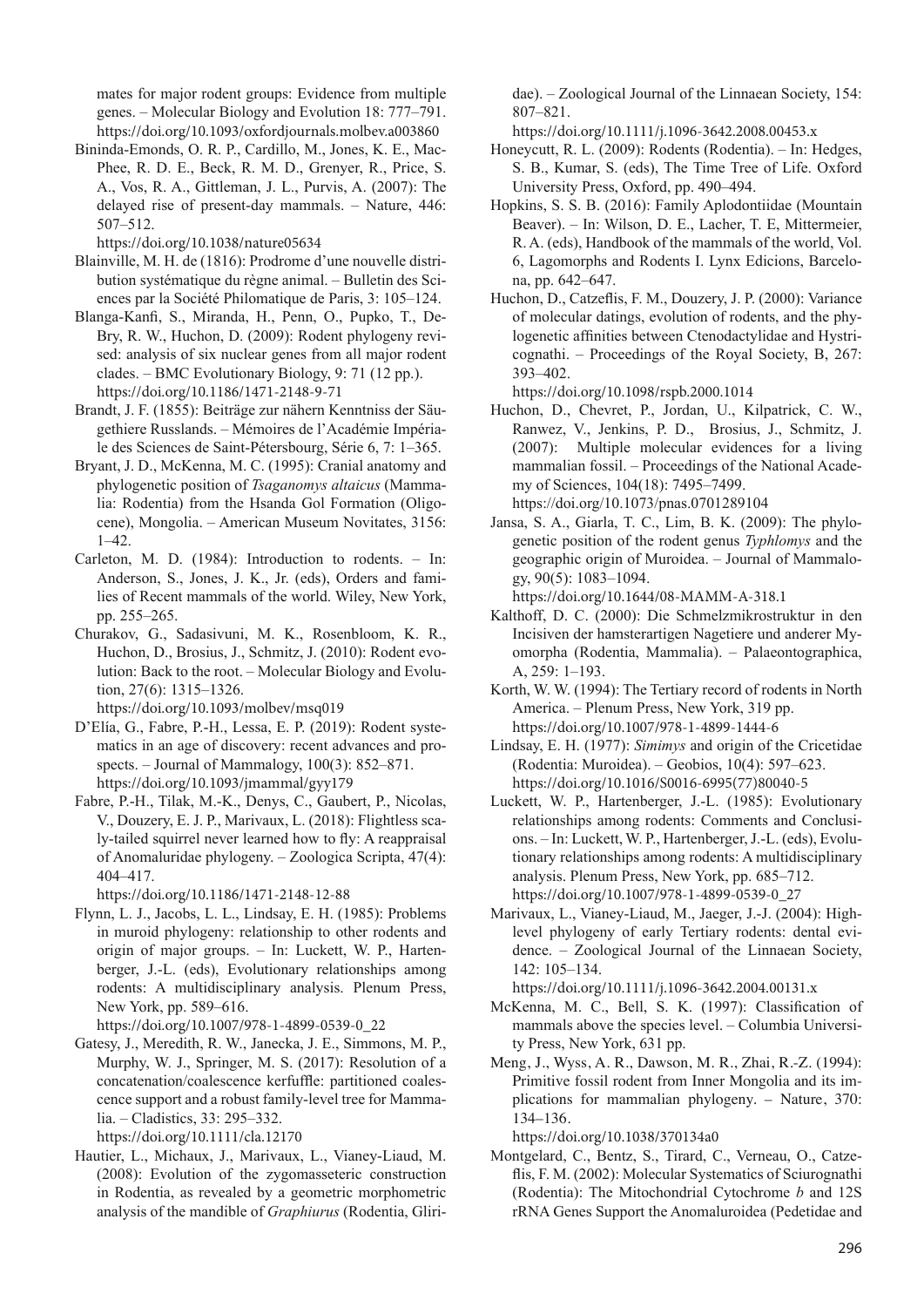Anomaluridae). – Molecular Phylogenetics and Evolution, 22: 220–233.

https://doi.org/10.1006/mpev.2001.1056

- Nedbal, M. A., Honeycutt, R. L., Schlitter, D. A. (1996): Higher-level systematics of rodents (Mammalia, Rodentia): Evidence from the mitochondrial 12S rRNA gene. – Journal of Mammalian Evolution, 3: 201–237. https://doi.org/10.1007/BF01458181
- Rowe, D. L., Dunn, K. A., Adkins, R. M., Honeycutt, R. L. (2010): Molecular clocks keep dispersal hypotheses afloat: evidence for trans-Atlantic rafting by rodents. – Journal of Biogeography, 37(2): 305–324. https://doi.org/10.1111/j.1365-2699.2009.02190.x
- Ruvolo, M. (1997): Molecular phylogeny of the hominoids: Inferences from multiple independent DNA sequence data sets. – Molecular Biology and Evolution, 14(3): 248–265.

https://doi.org/10.1093/oxfordjournals.molbev.a025761

- Steppan, S. J., Schenk, J. J. (2017): Muroid rodent phylogenetics: 900 species tree reveals increasing diversification rates. – PLoS ONE, 12(8): e0183070 (31 pp.). https://doi.org/10.1371/journal.pone.0183070
- Tullberg, T. (1899): Über das System der Nagetiere. Eine phylogenetische Studie. *–* Nova Acta Regiae Societatis Scientiarium Upsaliensis, Ser. 3, 18: 1*–*514, 57 pls. https://doi.org/10.5962/bhl.title.1733

Vianey-Liaud, M. (1985): Possible evolutionary relationships among Eocene and Lower Oligocene rodents of Asia, Europe and North America. – In: Luckett, W. P., Hartenberger, J.-L. (eds), Evolutionary relationships among rodents: A multidisciplinary analysis. Plenum Press, New York, pp. 277–309.

https://doi.org/10.1007/978-1-4899-0539-0\_10

- Vucetich, M. G., Arnal, M., Deschamps, C. M., Pérez, M. E., Vieytes, E. C. (2015a): A brief history of caviomorph rodents as told by the fossil record. – In: Vassallo, A., Antenucci, D. (eds), Biology of caviomorph rodents; diversity and evolution. Sociedad Argentina para el Estudio de los Mamíferos, Mendoza, pp. 11–62.
- Wang, B.-y., Qiu, Z.-x. (2018): Late Miocene pararhizomyines from Linxia Basin of Gansu, China. – Palaeontologia Sinica, C, 31(whole series 200): 1–271.
- Wahlert, J. H. (1968): Variability of rodent incisor enamel as viewed in thin section, and the microstructure of the enamel in fossil and Recent rodent groups. – Breviora, Museum of Comparative Zoology, 309: 1–18.
- Wood, A. E. (1955): A revised classification of the rodents. – Journal of Mammalogy, 36: 165–187. https://doi.org/10.2307/1375874
- Wood, A. E. (1958): Are there rodent suborders? Systematic Zoology, 7: 169–173.

https://doi.org/10.2307/2411716